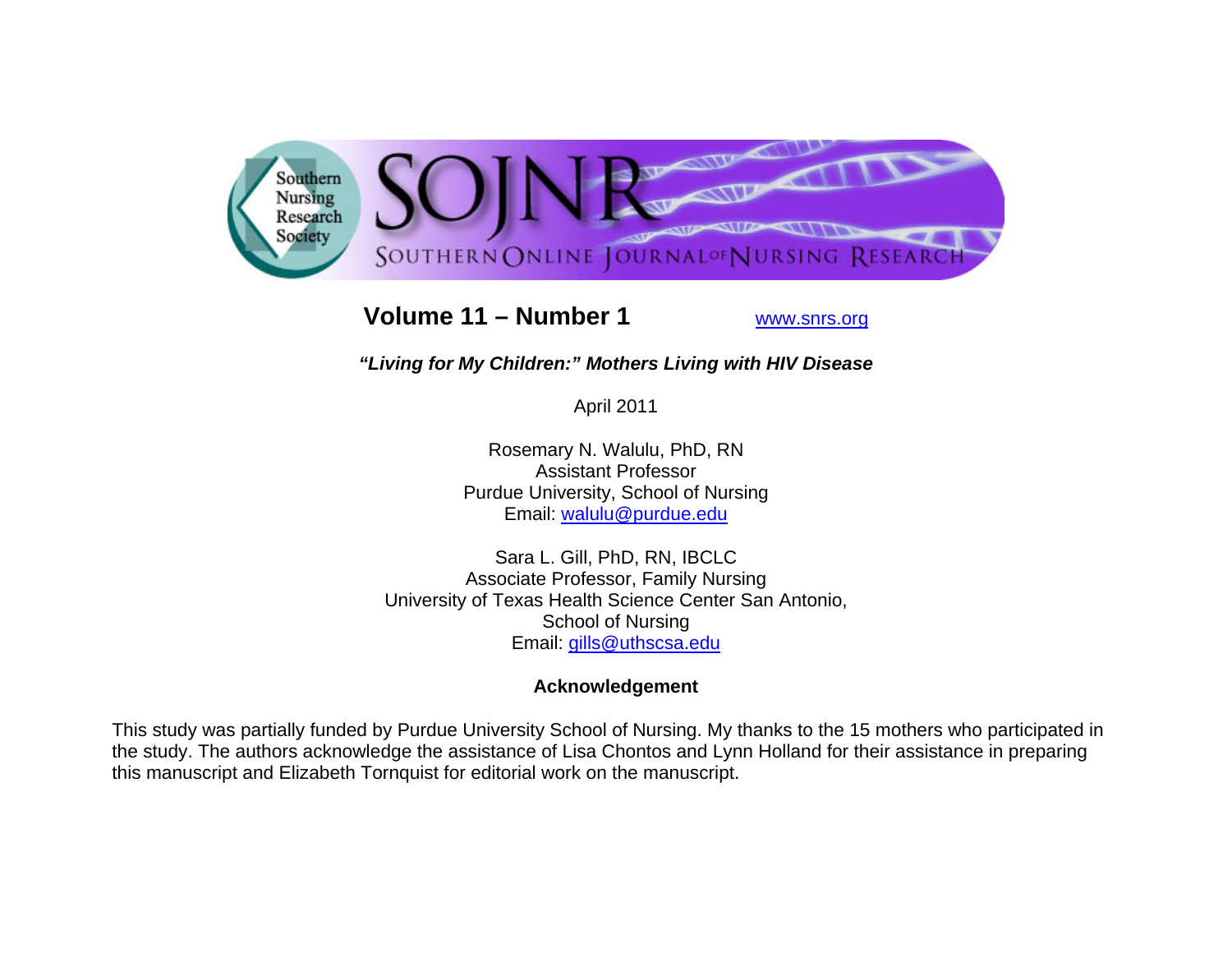#### **Abstract**

A grounded theory study was conducted with mothers living with HIV disease to produce a theoretical explanation of the processes by which mothers living with HIV disease manage mothering. Fifteen mothers from the Midwest living with HIV disease were interviewed. The in-depth interviews were audiotaped, transcribed and coded. Constant comparison method, open axial, and selective coding techniques were used to analyze the data. Data analysis revealed the process of *Living For My Children*, which had five areas consisting of: *Knowing My Diagnosis, Living With HIV, Taking Care of Myself, Seeking Support*, and *Being There For My Child.*

**Keywords:** HIV/AIDS; Mothering; Grounded theory

#### *"Living for My Children:" Mothers Living with HIV Disease*

#### **Introduction**

The HIV/AIDS epidemic is a persistent health threat to women in the United States, especially young women and women of color. The largest numbers of women diagnosed with HIV/AIDS are between the ages of 15 and 39, the prime childbearing and child-rearing years.**<sup>1</sup>** Advances in treatment for HIV/AIDS have improved the quality of life for many women, and as a result, the number of women living with HIV/AIDS who are of childbearing age is constantly increasing.**<sup>1</sup>** These women may become mothers or continue mothering their children while living with HIV/AIDS.

Mothers are responsible for protecting, nurturing, and caring for their children at all costs.**2,3** The responsibilities of mothering while living with a chronic and stigmatizing illness like HIV, however, can be overwhelming. Women living with HIV disease who make the choice to become mothers are sometimes considered cruel and uncaring<sup>2,3</sup> and generally viewed negatively by society.**<sup>4</sup>**

Mothers living with HIV disease are often fearful and struggle with disclosing their HIV positive status to their children.**5,6** They worry about how their children will be treated if the mother's HIV status becomes known. They worry about their children's ability to keep the secret of the mother's HIV status. Many mothers delay or avoid disclosing their HIV status to their children,**5,7** believing that secrecy is necessary to protect themselves and their children from discrimination.**5,6**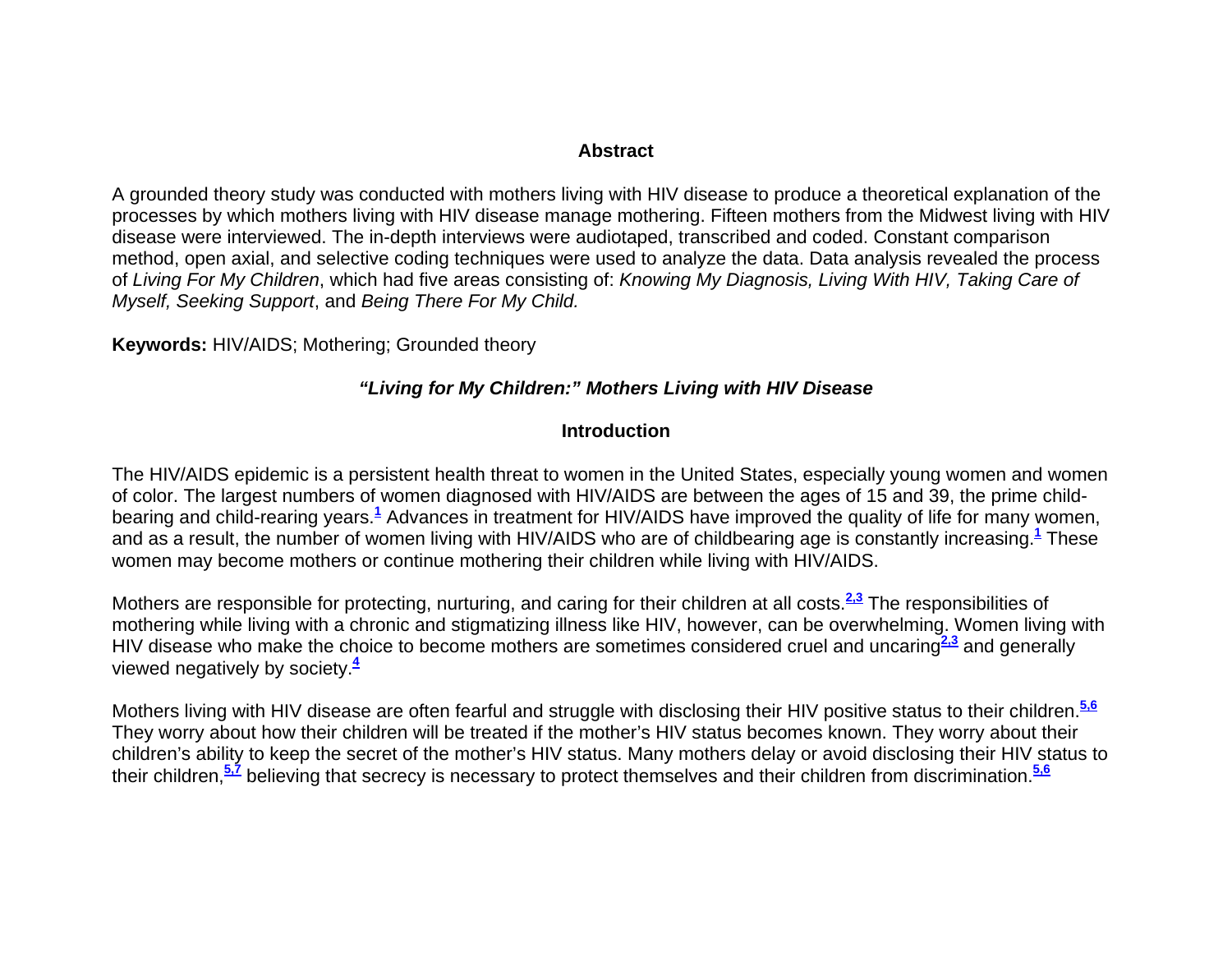There have been mixed findings, however, about mothering while living with HIV disease. Tompkins, Henker, Whalen, Axelrod, and Comer<sup>8</sup> found that 53% of HIV positive mothers reported that being HIV-positive had not influenced their parenting priorities, and these mothers continued using similar activities and routines to take care of their children. In the same study, 38% indicated that their illness had limited their activities with their children, but 88% of these attributed the change to fatigue. In contrast, Nelms<sup>7</sup> reported that mothers with HIV/AIDS felt the burden of mothering with HIV, particularly in relation to their health status. These mothers faced an unknown future for themselves and their children and had concerns about staying alive to see their children grow, and the women sought to find meaning and purpose in their diagnosis.

Sometimes mothers with HIV have had to redefine the meaning of motherhood. For example, when HIV fatigue limited physical activities, motherhood was redefined to emphasize tasks like support and educational functions.**<sup>9</sup>** Mothers with HIV also struggled to balance their health concerns with the demands and needs of their families. Some adapted to the mothering role by focusing on providing a happy environment for their children, even while dealing with a debilitating illness.**<sup>10</sup>** However, little is known about how HIV-infected mothers overall manage their mothering. The purpose of this study was to describe how HIV-infected mothers accomplish and experience the mothering role.

#### **Methods**

The goal of grounded theory methodology is to generate comprehensive explanations of phenomena that are grounded in reality. Data collection, data analysis and sampling occur simultaneously. Sources for data are in-depth interviews, observational methods, and existing methods. Grounded theory has several steps: constant comparison, categories, core category, and basic social process.**<sup>11</sup>** Grounded theory was used in the study to guide participant selection, data collection, analysis and development of a substantive theory on managing mothering with HIV infection. The actual number of participants was not known until the study progressed and data saturation or redundancy was achieved.

A convenience sample of 15 mothers was recruited from two infectious disease clinics located in the Midwest, a women's clinic, and state health department sites that provided and coordinated the care of HIV positive women and their children. All participants were mothers living with HIV disease, at least 18 years old, with at least one child living in the home. Approval for the study was obtained from the Institutional Review Board of the sponsoring university and all sites where participants were recruited.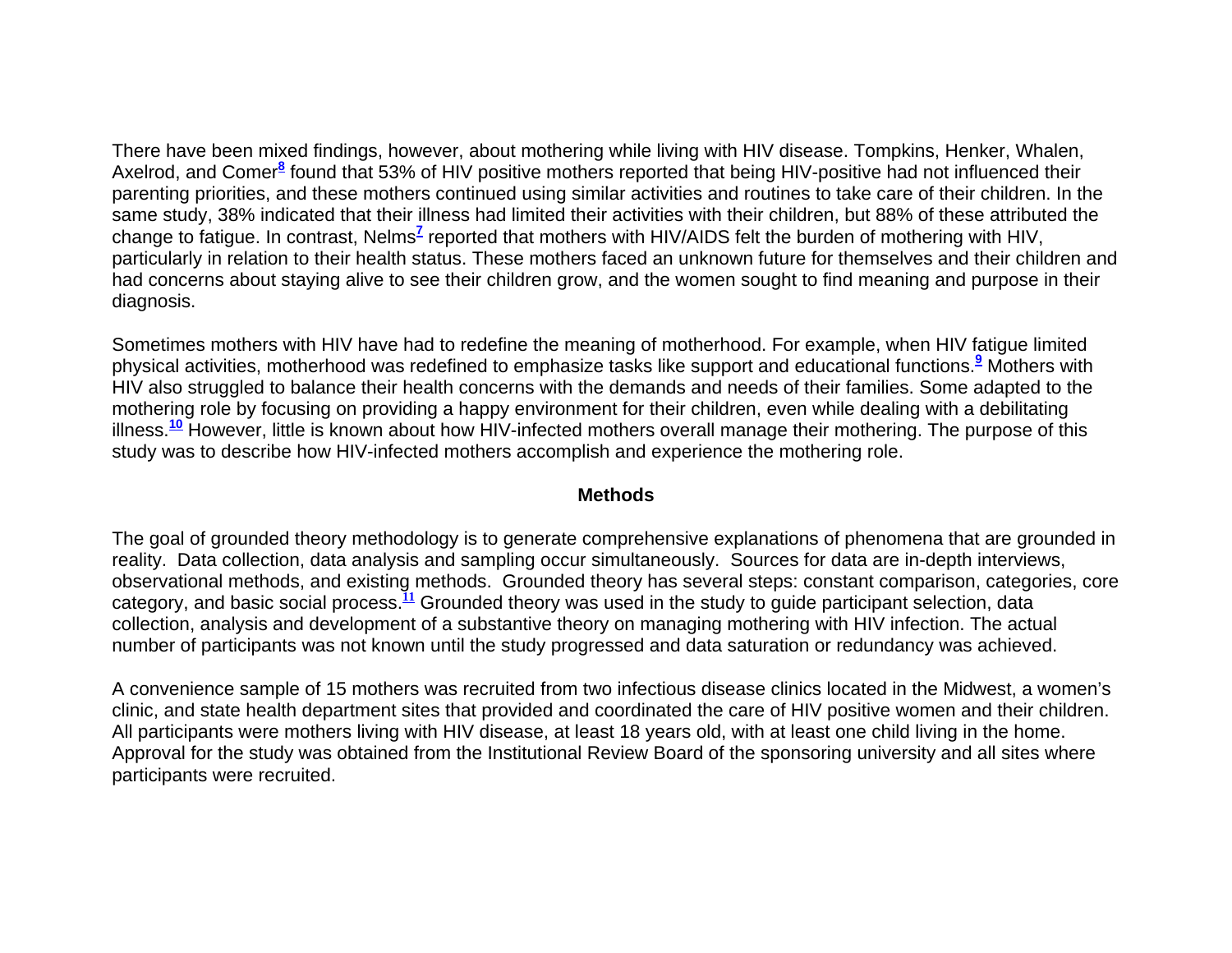Participants were recruited via flyers posted at the sites, which contained a contact telephone number and email address. In addition, staff at each site identified prospective participants who then contacted the researcher. Prospective participants were screened for eligibility when they contacted the researcher. Written informed consent was obtained from each participant. Interviews took place in a private location convenient for the participant, such as the participant's home or a private office at the study sites.

A semi-structured interview guide was used to facilitate discussion using the following questions:

- Tell me about being a mother with HIV disease.
- Can you tell me about your day to day life as a mother with HIV disease?
- Tell me about tools that help you in the process of being a mom.
- Can you tell me more about your thoughts and feelings about being a mother living with HIV disease?

Probes were used to clarify information or elicit additional information. The interview guide was revised as needed to generate new information and fill in the gaps of developing categories. Participants were interviewed one time, and interviews lasted 45 to 90 minutes. After the interview ended, participants completed a demographic questionnaire. Interviews were tape recorded, transcribed verbatim, and reviewed for accuracy. Participants' non-verbal reactions and any other pertinent observations were recorded as field notes. The field notes were transcribed immediately after each interview and included in the data for analysis. Participants received a \$20 Wal-Mart gift card for their participation in the study.

Data collection and analysis occurred simultaneously, beginning with the first interview. The constant comparison method was used for all data. Open, axial and selective coding were used to identify and develop categories.**<sup>11</sup>** The transcribed data were broken down into units of meaning (concepts), labeled, and critically examined. Conceptually similar categories formulated by constant comparison during open coding were grouped together.**<sup>11</sup>** Finally, a central or core category was selected that integrated all other categories to explain the overall social process. The codes were constantly compared to the data to ensure that they were grounded in participants' experiences. Demographic data were analyzed using descriptive statistics.

Several strategies were used to ensure the trustworthiness or rigor of this qualitative inquiry. Throughout the study, the investigator maintained a reflexive journal documenting personal values, biases, and feelings. Additionally, the researcher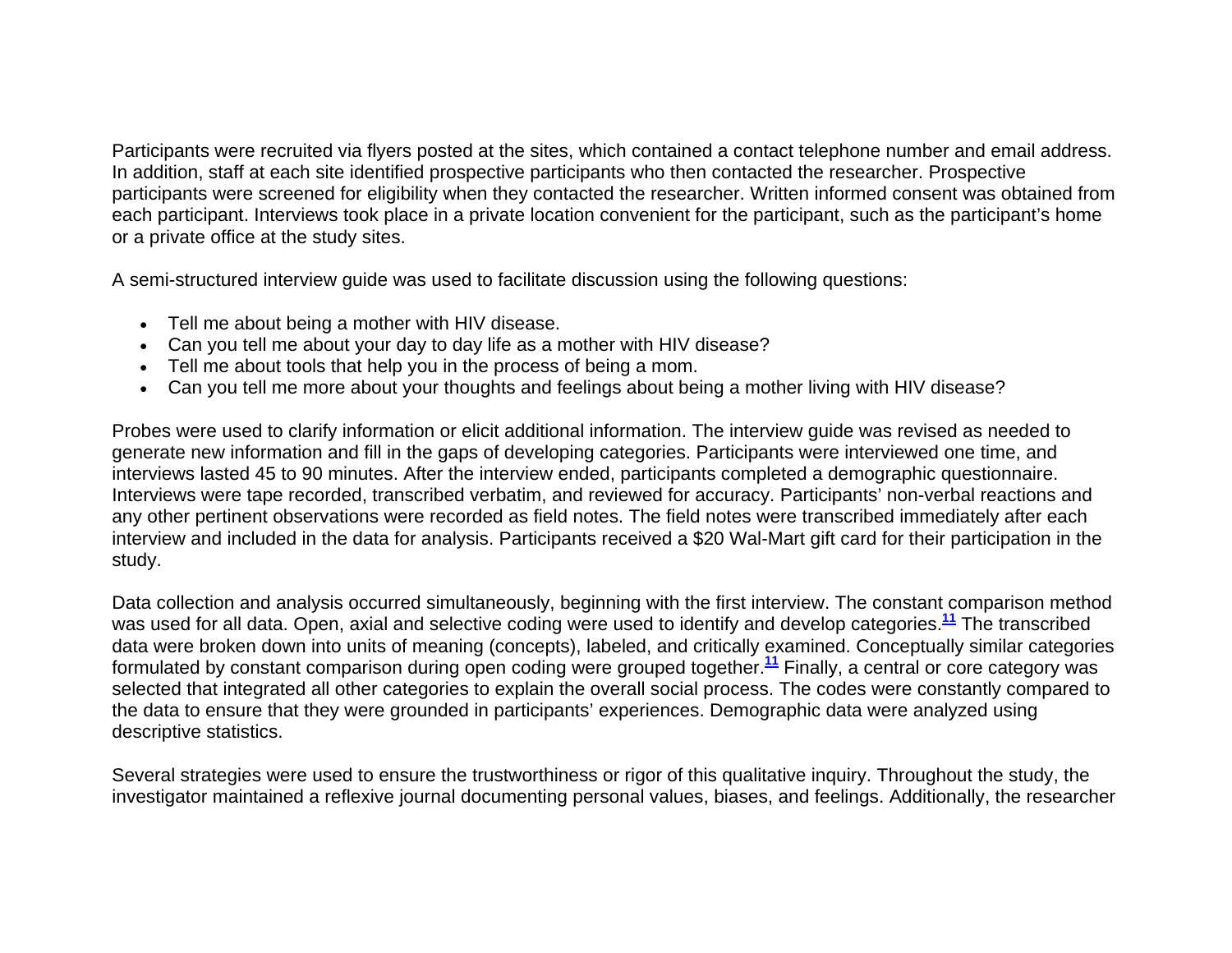recorded design decisions, including sampling and analytic decisions. Interviews were conducted until data saturation was achieved. The first author coded all interviews. The second author independently coded the first four interviews and reviewed the coding for each subsequent interview. Peer debriefing meetings with the researcher's committee members were used to provide an external check on the research process.**<sup>12</sup>** All notes and comments received from the researcher's academic committee were kept by the first author for the audit trail.**<sup>13</sup>**

#### **Results**

Participants ranged in age from 29-55 years with a mean age of 41.6 years. All had at least one child younger than 18 years of age living with them at home. Their children ranged in age from 9 months to 17 years with an average age of 11.4 years. Ten of the mothers were white (66.6%), and five (33.3%) were African American. The majority were low income and unemployed. Seven mothers made less than \$999 per month, six mothers made between \$1000 and \$2999, and two mothers made between \$3000 and\$5999. At the time of the study, all participants had been aware of their diagnosis for more than four years. Names used in this paper are pseudonyms.

The core category which emerged from the interviews was *Living for My Children*, which involved five areas: *Knowing My Diagnosis, Living with HIV, Taking Care of Myself, Seeking Support*, and *Being There for My Child*.

#### *Knowing My Diagnosis*

Participants had learned of their HIV status at different times during their childbearing years. They described feeling shocked, sad, hurt, mad, and devastated when they learned that they were HIV-positive. One said:

….They took us down to the far end of the hall where there was no other people around, and they told us that I was positive and my husband fainted and hyperventilated and I was just shocked, I was just in shock.

Another mother added, "It was a shock – the sky looked different, everything like looked really clear blue, but you're scared… so, I stayed alive, I never touched drugs again...."

After learning the diagnosis, the mothers worried about transmitting the HIV virus to their child/children or their spouses. Mothers were also concerned about living long enough to raise their children and see them grow up.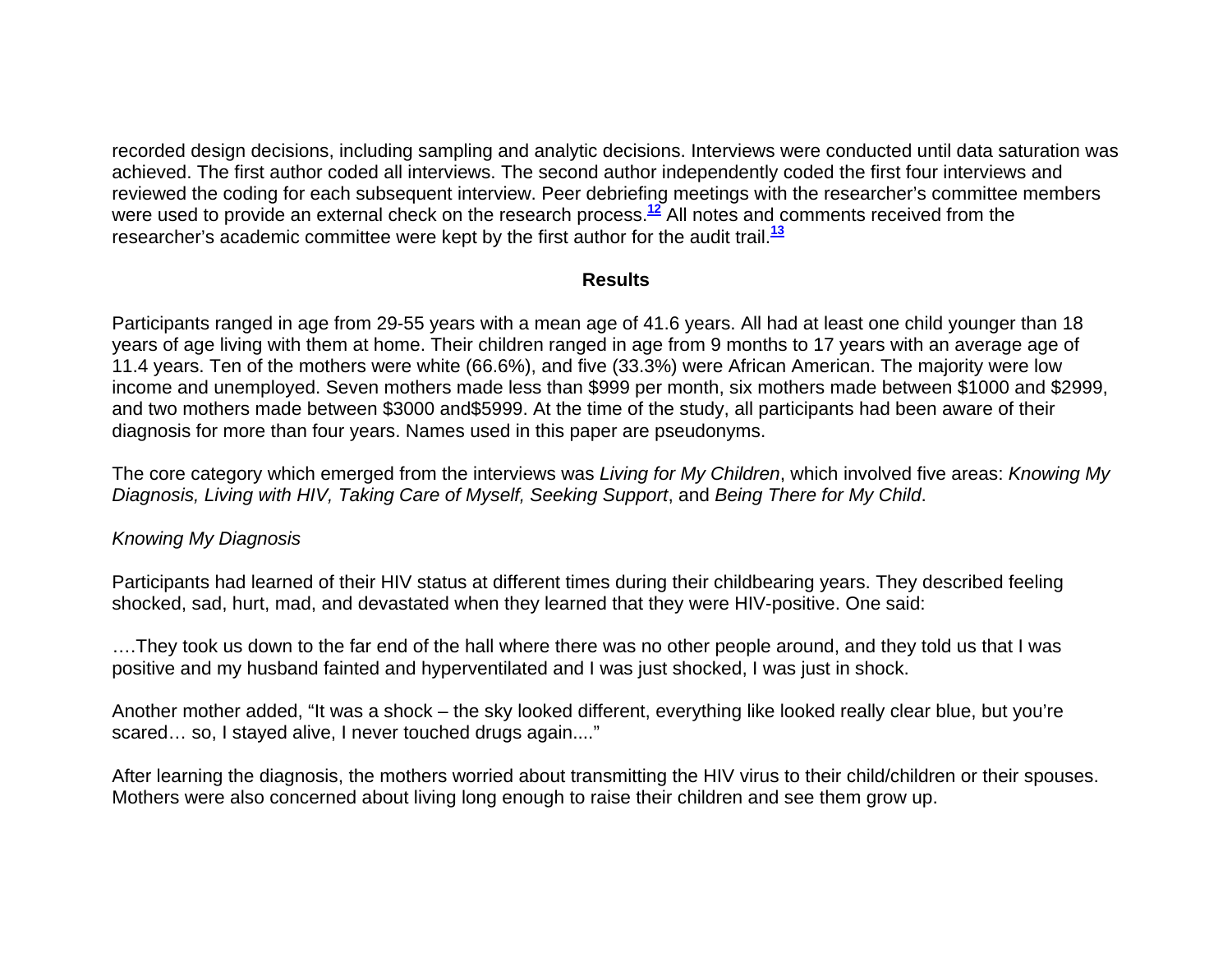Mothers developed strategies to help them be present and available for their children. Anna described balancing taking care of herself with taking care of the children:

I feel that sometimes I let my children down because I don't always have as much energy and because I do take a nap every day. …and I feel I do not give them what they deserve, but at the same time, in order for me to give my best and be able to give my all and be here as long as I can, I do have to take care of me.

The mothers' desire to live was partially motivated by wanting to be there to protect their child/children from negative influences, such as drug use and risky sexual behaviors. This need to protect was prompted by their experience of living with HIV disease. Participants described feeling a greater protectiveness toward their children than normal. Lucy, for example, described her feelings thus: "I'm still very protective. More so than normal. With a 14-year-old you wouldn't think I'd be very protective, but I am." Mothers wanted to protect their children from becoming infected with HIV, and they worried about transmitting HIV to their children. As Georgia noted: "And because of my disease I'm very protective over her. I worry if I do something to pass it to her. I know she cannot get it from me kissing on her, playing with her, but I still worry that I might scratch her and give it to her."

Participants took precautions in their daily activities to protect their children and themselves from becoming sick. The mothers were aware that they could become sick from other diseases because of their HIV, and they took measures to protect themselves. They were hypervigilant in cleaning and teaching their children about routes of transmission, especially concerning blood contact.

Mothers felt that they had more worries than when they had not known about their HIV status. Some mothers worried about how they would be perceived by others if it became known that they were living with HIV. Maya described this feeling: "Accepting it, well, I've accepted it actually.… I worry about what they will say and will push me away and I don't want that. It's hurtful to an extent. But if I keep it to myself, I don't have to worry about it as much."

Mothers also worried about how disclosing their HIV status would affect their relationship with their children. They were concerned about being rejected by their children and by other family members. The mothers' approaches to disclosing to their children were very different. Each mother had to decide when, what, and how to disclose. They considered the age of the child and how the child might respond.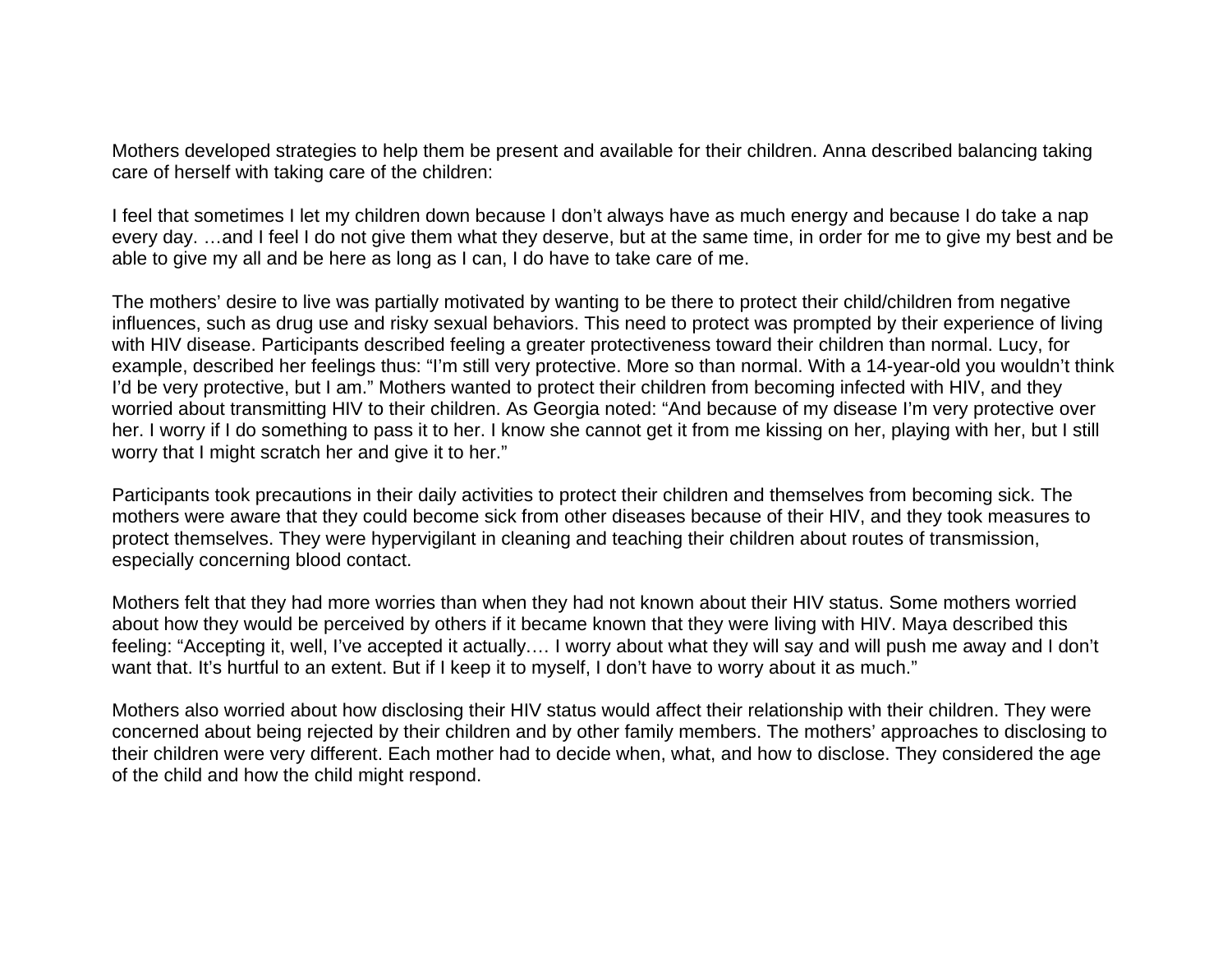Being afraid was an experience shared by all the mothers, but it was evidenced differently by each. There was an underlying feeling that people would think they were bad people because they were HIV-infected. As Nancy explained, "There are still people afraid of you, there are people who think you are a bad person or you must have [been]…" Mothers were also afraid of pain associated with HIV disease and of dying early. Latoya described her experience this way: "You're scared of dying and what you're going to go through while dying…I know HIV and AIDS kills." To deal with their fears, the participants shared their experiences of living with HIV disease in support groups, participated in research about HIV, got involved in AIDS service organizations, and wrote articles about living with HIV disease.

## *Living with HIV Disease*

Mothers focused on living with HIV disease and taking actions to live for their children. Christy affirmed, "Having a child and living with HIV has just made me stronger to know there is something out there that I need to live for and continue on for instead of throwing the towel in and giving up."

The mothers said that living with HIV was hard. Participants explained that *hard* was not necessarily bad, but that mothering was always difficult and living with a chronic illness made it even more difficult. Daily living with HIV was a series of ups and downs, of good days and bad days. Participants described many of the complications they experienced. One said, "Some days you don't feel real well, some days you feel great. It's a struggle trying to get out of bed and doing the things I know I must do. It's hard." For some participants, mothering was hard because they lacked the physical stamina to keep up with the activities of their young children.

Fatigue caused by HIV disease and the medications used to treat the disease were issues for these participants. However, the degree, intensity, and causes of the fatigue differed for the 10 mothers in the study who reported experiencing fatigue. One said, "My issue about being a mom is just being tired. I'm tired a lot. She doesn't understand why we don't go here, why we don't go there. I do a lot of going but some days I just can't do it. I don't have enough energy."

The drugs used for treatment increased their fatigue by making it harder to sleep. One mother said, "I didn't have that problem before I became HIV-positive and had to start on the meds. I think the meds have a lot to do with my fatigue." Mothers used many different strategies to manage their fatigue, including taking naps during the day, sleeping more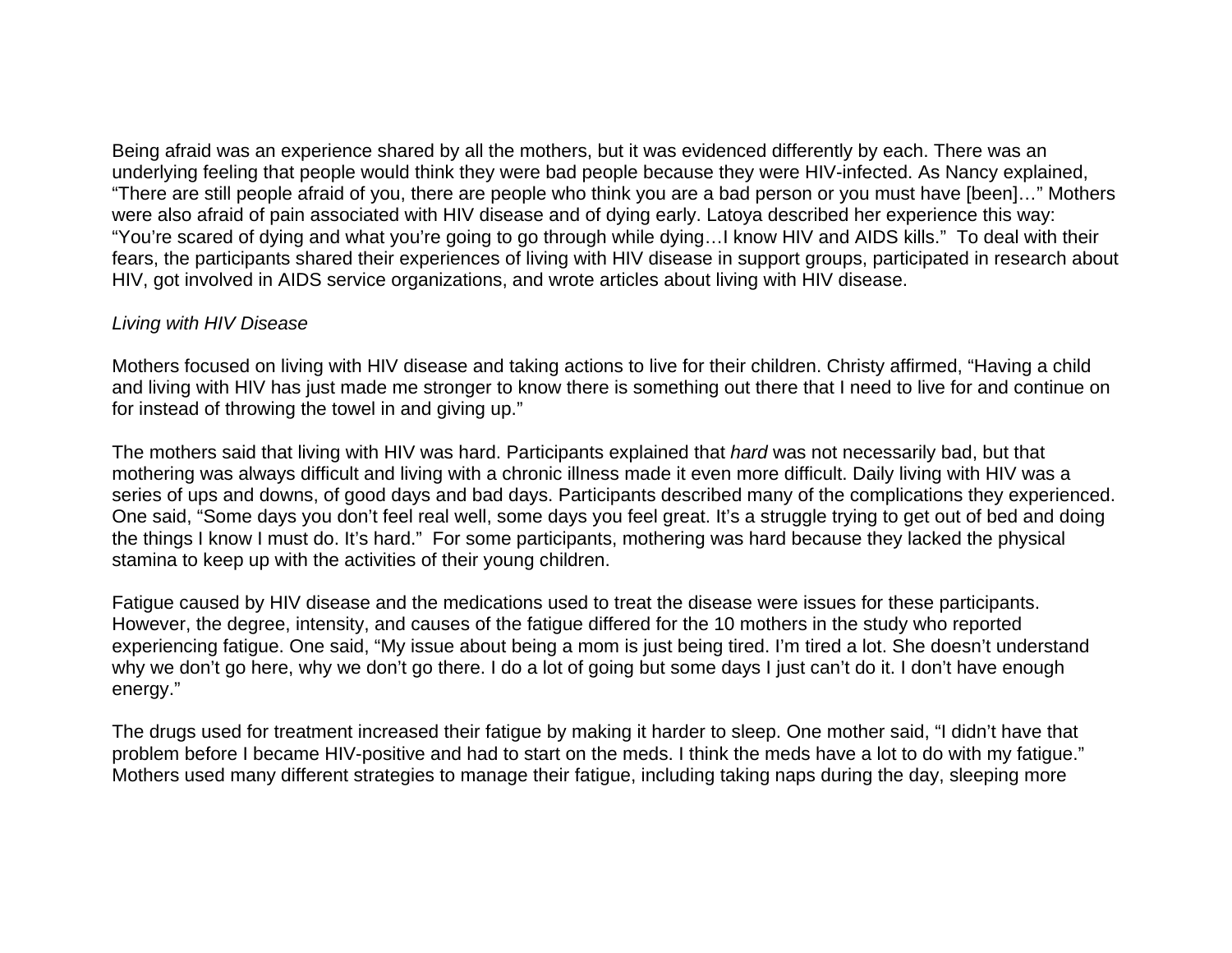hours, sleeping longer on the weekends, not doing some necessary activities like cooking dinner or doing laundry, and getting help from the child/children, family members, and friends.

#### *Taking Care of Myself*

Having a child was the major motivation for the mothers to take care of themselves. Mothers believed they had to take care of themselves so they would be healthy enough to care for their children. One said, "Take care of yourself and try to take care of your child the best you can. I try to eat healthy." Mothers used three primary strategies to take care of themselves: *Learning About HIV Disease, Not Giving Up,* and *Leaning on God.* 

The mothers expressed a need to learn about HIV disease so they could take better care of themselves. They sought information from a variety of sources, like AIDS service organizations and healthcare providers and through serving on HIV/AIDS panels and support groups. Maya explained, "The education is out there: educate yourself. There are places that will help you educate yourself and be aware." Mothers sought a broad range of information, including the actions and side effects of drugs used to treat HIV. Kalin had this to say: "I had no idea about all the drugs they have and those kinds of things. I had to be educated first by the AIDS resource group." After a severe reaction to one of her medications, Bella said, "I wanted to know what the generic name was for everything, what's in it. When he wanted to put me on…Kaletra. I wanted to know the side effects."

Participants believed it was important not to give up. One said, "I get pleasure taking care of her. I'm gonna stay strong and stay positive. I know they've got a cure and I'm not gonna give up. I've got too much to live for and I'm gonna be here when they give out that cure." She added, "Don't give up because they need their momma, regardless, they need their momma." Another said, "I have been positive going on 11 years and it has become a way of life. I am not an HIV-positive mother, I am a mother first, then a person first and I have this." Participants used strategies such as finding a healthcare provider/physician or care coordinator who would work with them. Taking medicine was another way of not giving up. Mothers strengthened their ability to not give up by seeking support and reaching out to others. One said, "…there is a lot of support and do not ever, ever give up…." Another added, "I guess I decided that God is keeping me here for a reason…to reach other people and educate and make people realize that someone like me can get it."

Some participants believed it was important for their children to know that someone else loved them besides their mothers. *Leaning on God* was a strategy mothers used to continue to live for their children. One said, "My faith helps me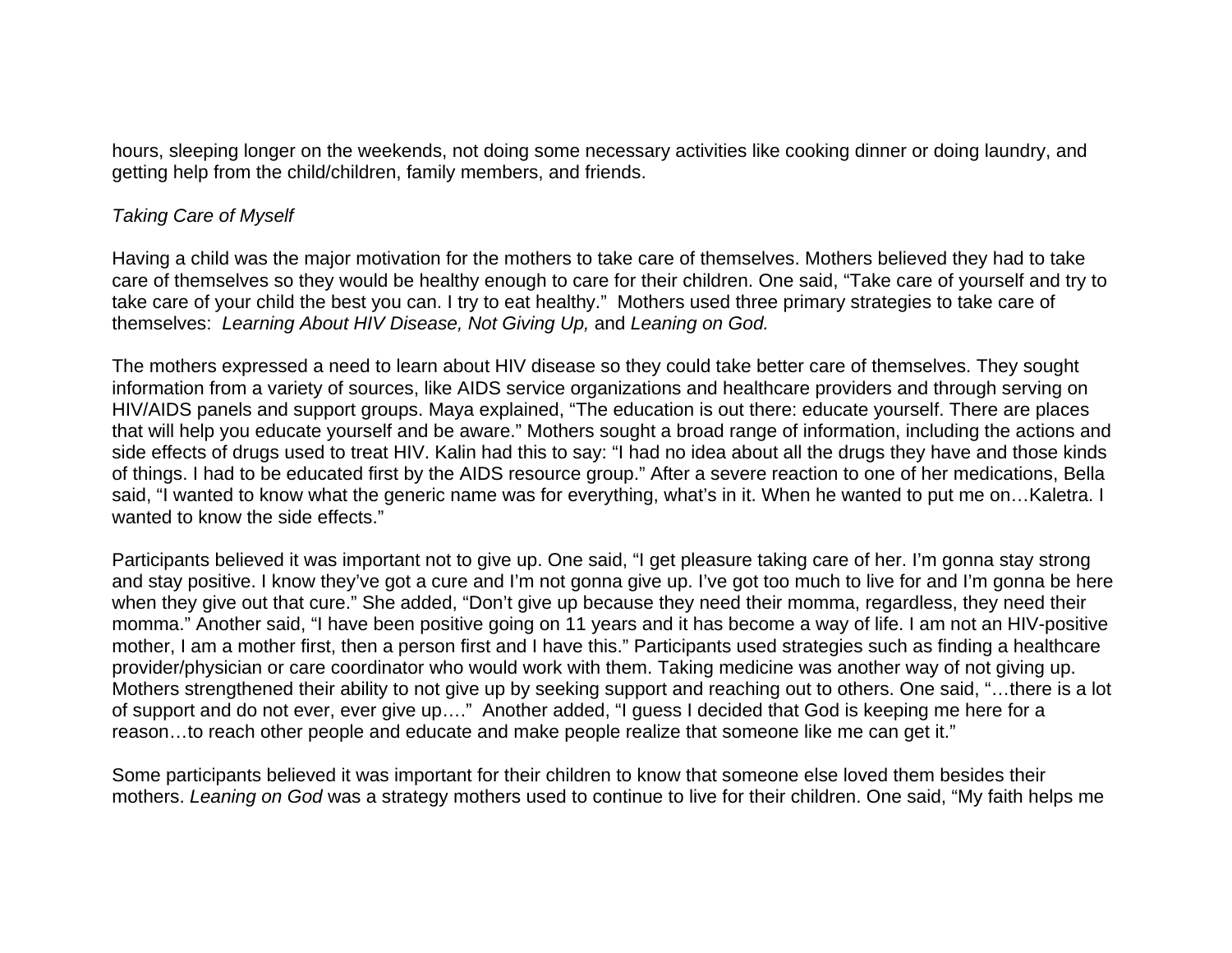in being a mom because there are times when I think I cannot move another step." The participants attributed their good health and longevity to God.

## *Seeking Support*

These HIV-infected mothers identified multiple resources that helped them live for their children, though the types and amounts of support that each of the mothers required differed. Mothers identified healthcare providers, family members, and others like coworkers, friends, and support groups as resources. Initially support came from healthcare providers, either a doctor or nurse or care coordinator from an AIDS service organization. Mothers emphasized the need to find a healthcare provider who was willing to listen to their views and share in their care. They accessed healthcare providers at different times, beginning with the diagnosis of HIV-positive status.

During difficult times, family offered emotional and financial support, provided assistance with childcare, and sometimes accompanied participants to their doctor appointments. Children were involved in watching out for their mothers' medical care. They might also assume responsibility for household chores to help their mothers. The participants also described support like financial and childcare tradeoffs from coworkers, friends, AIDS service organizations, and support groups.

Mothers received encouragement by participating in support groups. By networking with other mothers, they learned about the resources available to them, and acquired information on how to access food pantries, AIDS services organizations, and other support groups in their communities. They also learned how to negotiate transportation to attend support groups. Mothers also were informed about clinical trials and other studies in the community, the eligibility requirements for participation in the trials or studies, and ways they could be involved with HIV/AIDS-related activities.

# *Being There for My Child*

Mothers shared their feelings about the importance of being a mother and why they wanted to live for their children.

I always pray to God to let me see my daughter grow up and let me be able to get her to an age that she doesn't have to depend on this person and that person. I pray to God to let me raise her. That's the main thing that's always in my mind – that I won't get to see her grow up. . .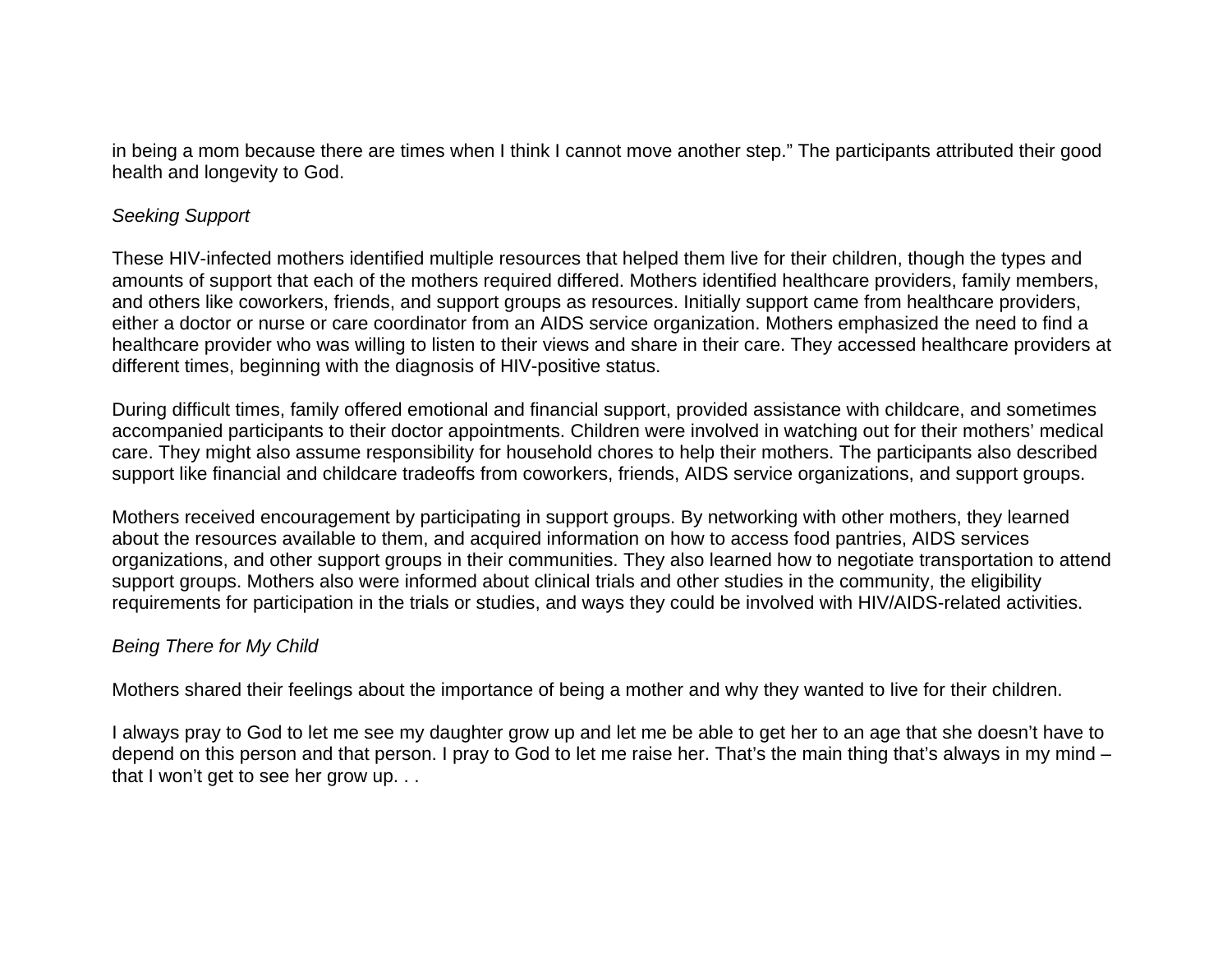Participants said that living with HIV made them appreciate the time they had with their children. They were afraid they might not have the time for their children because the medications might not work and they could get sick or their health would deteriorate. One said, "I know some medications do not work for people or make them sick--I've been on many of those too, it is not easy. But just enjoy the time that you have, you never know."

Mothers wanted to be there for their child/children to spend time with them, teach them, and share experiences. They wanted to give their children the skills necessary to grow, develop, and be independent--to instill in their children what they believed was important.

While sharing what they knew with their children was important for all the mothers, the content and method of teaching differed for each mom, depending on the age of the child. Mothers taught their children about mistakes they had made. One said, "Teach those children the mistakes that you made and what's out there. Don't be afraid, be cautious." Teaching the children about HIV was very important to these mothers: "I definitely also teach my children about HIV … even though medicine is available and the transmission rate is lower." After learning about their diagnoses, some mothers started teaching their children about HIV infection by telling their children to avoid her blood if she cut herself.

Mothers took joy and shared in the experience of seeing their child learn and live. One mother said, "I think it's a privilege to be a mom--it's a blessing. She loves to be around me and I love to take care of her. I love her! Knowing that she needs me and she is very dependent on me. It's a nice experience seeing her learning and living life, you know. I tell myself she needs me. I motivate myself to get up and do those things; I need to because I know I have to."

Having a child was in itself an exciting experience for these mothers; indeed, their HIV-positive status made them view the child as a miracle. One said, "Be positive about it, don't think of, 'My gosh I am gonna have a kid that is sick.' Then it's not about you. You've had this exciting experience of having a child. Then you say, after the child is born, they are a miracle. I fed them with my blood, which had HIV, and they don't have it. It is a miracle. She is proof of that." Sharing experiences of being a mother with other mothers or family members was helpful in decreasing stress. Being a mother with HIV disease was a learning experience for these mothers, and they used it as an opportunity to teach their children about compassion.

# **Discussion**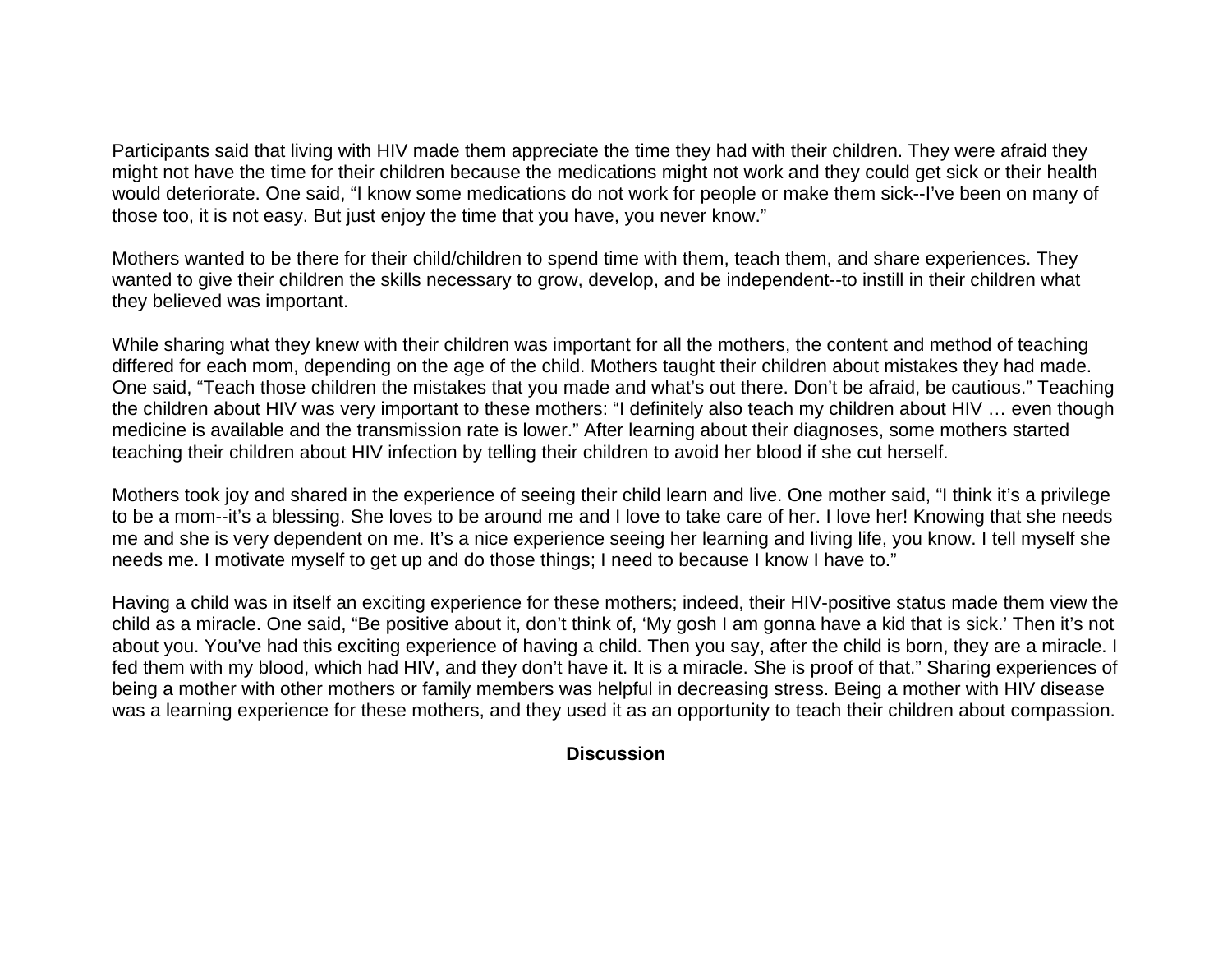HIV- infected mothers deal with the extraordinary task of balancing their own physical needs and the needs of their children.**<sup>14</sup>** Having children gave these participants a reason to live, which is consistent with earlier research findings.**2,3,15** The mothers worked to maintain their well-being for the sake of their children and engaged in strategies to maintain a positive attitude. They wanted to live long enough to see their child/children grown up.

The HIV-positive diagnosis was followed by a variety of emotions, including shock, devastation, anger, sadness, and hurt. The diagnosis was the causal event that motivated these mothers to change their lifestyle and to make choices enabling them to stay alive. The reasons the mothers in this study gave for routine HIV testing during prenatal visits, after news about or from a partner, or a critical illness, blood donation and after blood transfusion, were similar to reasons found in earlier studies.**16-19** These mothers were overwhelmingly resolved to take care of themselves so as to live for their child/children. They focused on the present, especially taking every day and living it to the fullest with their children.

Living with HIV disease, however, made mothering hard and participants found mothering with HIV challenging. Difficulties included limited physical activities with their child/children, decreased financial resources, and inability to accomplish all mothering tasks such as cooking and laundry. This was similar to findings from Barroso**<sup>20</sup>** and Sandelowski and Barroso.**<sup>21</sup>** Despite reporting that HIV made it hard to mother, the participants in this study described how they loved being mothers. Similarly, Marcenko and Samost**<sup>22</sup>** found that an HIV-positive diagnosis was a motivating force for participants to reorganize their lives and reestablish relationships.

Mothers in the study said that having children motivated them to take care of themselves, similar to findings reported by Shambley-Ebron**<sup>17</sup>** and Shambley-Ebron and Boyle.**<sup>18</sup>** By caring for themselves, the mothers felt they could live longer and take better care of their children. They planned activities and schedules to spend time with their children, taught their child/children about HIV transmission, financial responsibility, and practical skills, and shared the joys of having a child/children. Mothers chose to focus on positive thoughts to avoid fears of living with a chronic illness. They *Took Care of Themselves by Educating, Never Giving Up*, and *Leaning on God*, similar to strategies identified by participants in other studies.**16-19**

Social support is a buffer in coping with HIV-related stressors for persons living with HIV disease.**<sup>23</sup>** All 15 mothers in this study stressed the significance of support. They received emotional, physical, and financial support from healthcare providers, family, and others. Three of the mothers had selectively disclosed to healthcare providers and some family members, but not their children, and this limited the support they received. Similarly, Kalichman et al.**<sup>24</sup>** reported that their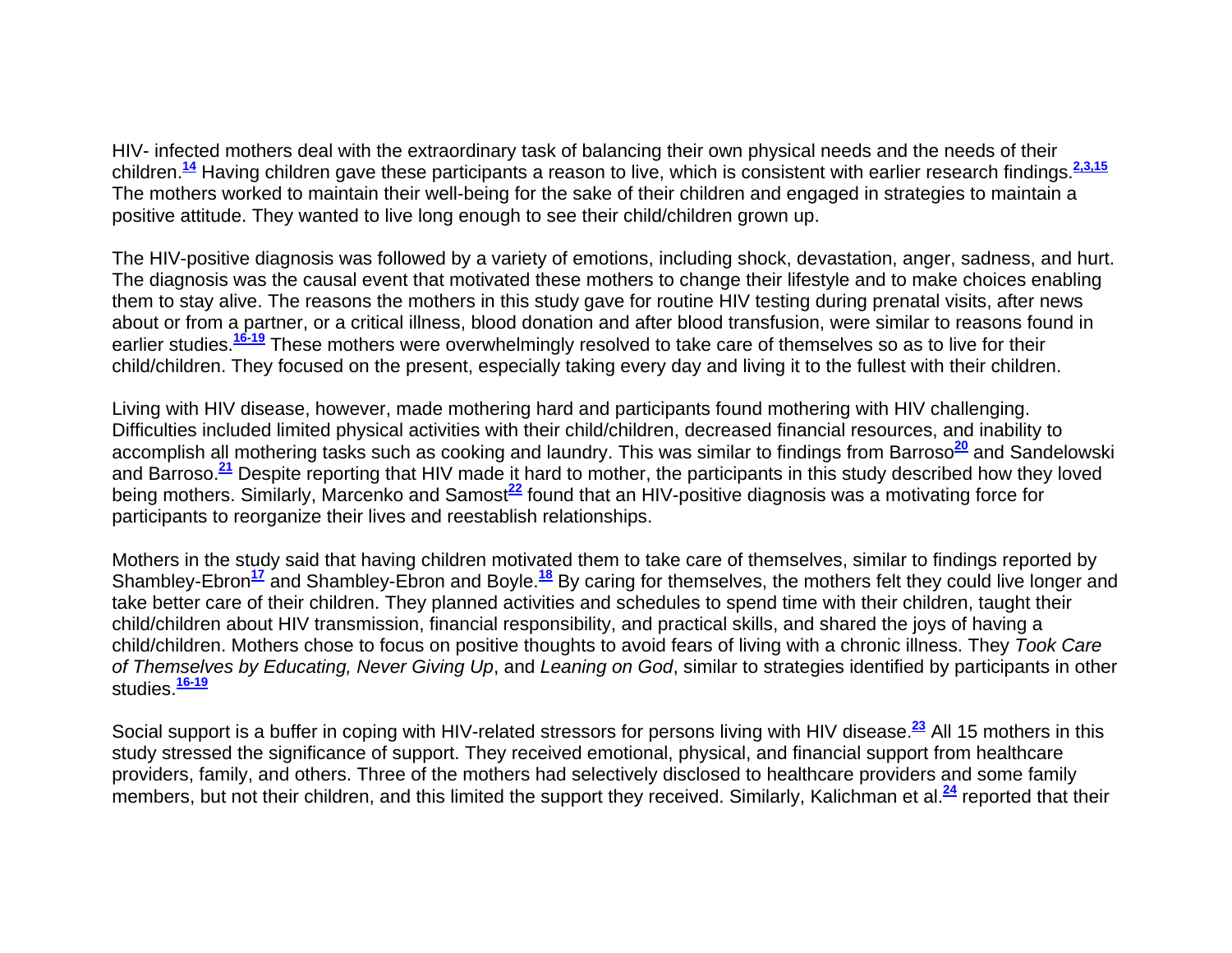participants disclosed selectively to some people and not others, and the rate of disclosure was associated with anticipated social support.

Wanting to *Be There for Their Children* was a motivation for the mothers in this study to live. This is consistent with the findings of recent qualitative studies,**2,4,9,16-18,21,25** that participants were determined to live and survive being HIV-positive to be there for their children. The promise and hope of raising children motivated the participants to make positive lifestyle changes.

More research on mothers living with HIV disease is needed, to compare *Living for My Children* among various ethnic and socioeconomic groups. The replicate study will focus on HIV-infected mothers in rural communities since majority of HIVinfected mothers globally live in rural areas. The child-bearing intentions of HIV-infected mothers should also be explored, the number of HIV-infected women aged 15-39 continues to increase, especially among minority women,**<sup>1</sup>** and intentions to have children will play a role for mothers in this age group. Mothers in this study shared that HIV made mothering harder. More research on the caregiving burden of mothers living with HIV disease would be valuable.

The mothers in this study identified the importance of support from health providers and others. Providers need to ask direct questions about tangible resources available to HIV-infected women on initial encounter and link the women to appropriate community resources such as public transportation, child care, respite care, support groups etc. Therefore, providers need to know their community resources and policies related to the care of HIV-infected women. Healthcare providers need to develop strong client-provider relationships; this is important in predicting adherence to medical regimen**.<sup>26</sup>**

#### **References**

- 1. Centers for Disease Control & Prevention. (2007). HIV/AIDS Fact Sheet. HIV/AIDS among women, 1-7. Retrieved August 1, 2007, from http://www.cdc.gov/hiv/topics/surveillance/ resources/reports/.
- 2. Ingram, D. A. (1996). HIV-Positive women: Double binds and defensive mothering. Doctoral dissertation, University of Florida, 1996, United States--Florida. Retrieved August 12, 2007, from ProQuest Digital Dissertation database (Publication No. AAT 98066157).
- 3. Ingram, D., & Hutchinson, S. A. (1999). Defensive mothering in HIV-positive mothers. *Qualitative Health Research, 9*(2), 243-258.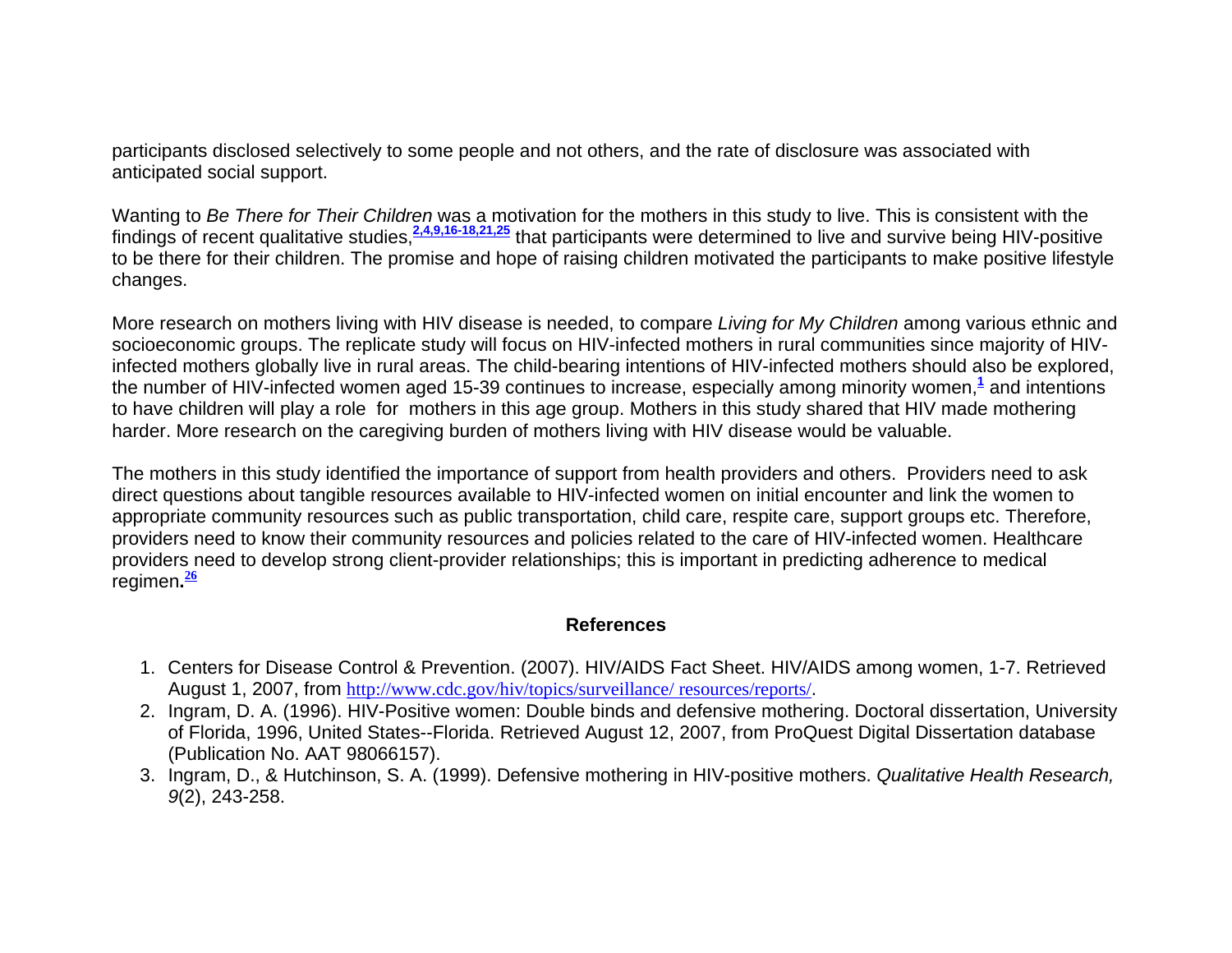- 4. Ciambrone, D. (2001). Illness and other assaults on self: The relative impact of HIV/AIDS on women's lives. *Sociology of Health and Illness*, *23*(4), 517-540.
- 5. Andrews, S., Williams, A. B., & Neil, K. (1993). The mother child relationship in the HIV-1 positive family*. Journal of Nursing Scholarship, 25*(3), 193-198.
- 6. Faithfull, J. (1997). HIV positive and AIDS infected women: Challenges and difficulties of mothering. *American Journal of Orthopsychiatry*, *67*(1), 144-151.
- 7. Nelms, T. (2005). Burden: The phenomenon of mothering with HIV. *Journal of the Association of Nurses in Aids Care*, *16*(4), 3-13.
- 8. Tompkins, T. L., Henker, B., Whalen, C. K., Axelrod, J., & Comer, L. K. (1999). Motherhood in the context of HIV infection: Reading between the numbers. *Cultural Diversity and Ethnic Minority*, *5*(3), 107-208.
- 9. Van Loon, R. A. (2000). Redefining motherhood: Adaptation to role change for women with AIDS. *Families in Society: The Journal of Contemporary Human Service*s, *81*(2), 152-161.
- 10. Hackl, K. L., Somlai, A. M., Kelly, J. A., & Kalichman, S. C. (1997). Women living with HIV/AIDS: The dual challenge of being a patient and caregiver. *National Association of Social Workers*, *22*(1), 53-62.
- 11. Strauss, A., & Corbin, J. (1998). *Basics of qualitative research: Techniques and procedures for developing grounded theory* (2nd Ed.). Thousand Oaks, CA: Sage.
- 12. Spillett, M. A. (2003). Peer debriefing: Who, what, when, why, how. *Academic Exchange Quarterly*, *7*(3), 36-41.
- 13. Lincoln, Y. S., & Guba, E. G. (1985). *Naturalistic inquiry.* Newbury Park, CA: Sage.
- 14. Vallerand, A. H., Hough, E., Pittiglio, L., & Marvicsin, D. (2005). The process of disclosing HIV serostatus between HIV-positive mothers and their HIV-negative children. *Aids Patient Care and STDS*, *19*(2), 100-109. DOI: 10.1089/apc.2005.19.100.
- 15. Ingram, D., & Hutchinson, S. A. (2000). Double-binds and the reproductive and mothering experiences of HIVpositive women. *Qualitative Health Research*, *10*(1), 117-132.
- 16. Cousar, R. L. (2005). The lived experience of becoming and being HIV positive for African American women with children. Doctoral dissertation, George Mason University, United States--Virginia. Retrieved August 12, 2007, from ProQuest Digital Dissertation database (Publication No. AAT 3194515).
- 17. Shambley-Ebron, D. (2003). Self-care and cultural meanings of mothering in African American women with HIV/AIDS. Doctoral dissertation, Medical College of Georgia, United States--Georgia. Retrieved August 16, 2007, from ProQuest Digital Dissertation database (Publication No. AAT 3111965).
- 18. Shambley-Ebron, D. Z., & Boyle, J. S. (2006). Self-care and mothering in African American women with HIV/AIDS. *Western Journal of Nursing Research 28*(1), 42-60. DOI: 1177/0193945905282317.